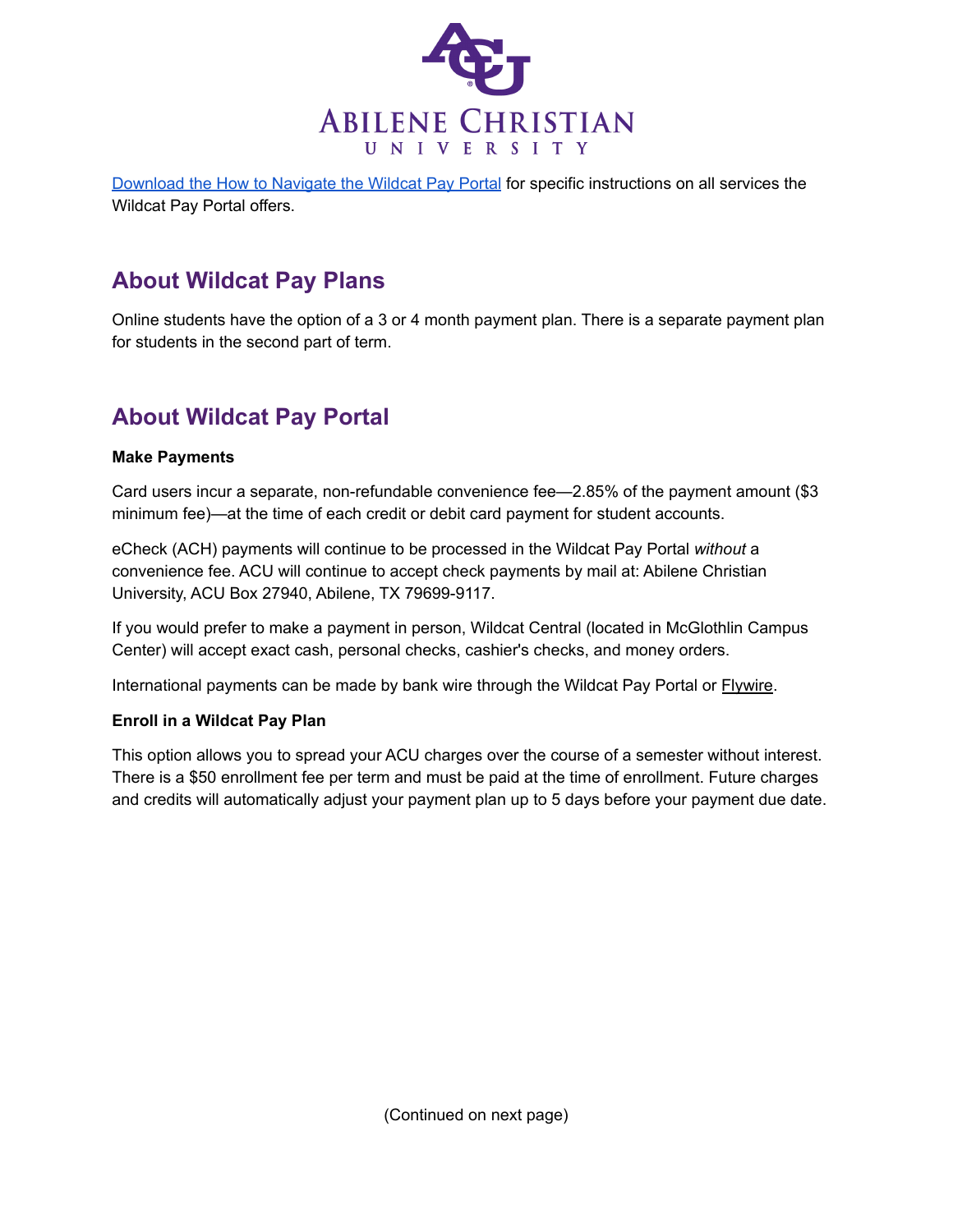# **Fall 1, 2022 Online Student Payment Plan Options**

| Plan Name                                               | <b>Enrollment Fee</b> | Open Date | <b>Closing Date</b> | <b>Installment Dates</b>                             |
|---------------------------------------------------------|-----------------------|-----------|---------------------|------------------------------------------------------|
| Fall 1 One Time<br><b>Online Payment</b><br><b>Plan</b> |                       | 7/29/2022 | 8/22/2022           | 8/19/2022                                            |
| 3 Month Online<br>Pay Plan                              | \$50                  | 7/29/2022 | 8/22/2022           | 09/01/2022<br>10/01/2022<br>11/01/2022               |
| 4 Month Online<br>Pay Plan                              | \$50                  | 7/29/2022 | 8/22/2022           | 09/01/2022<br>10/01/2022<br>11/01/2022<br>12/01/2022 |

# **Fall 2, 2022 Online Student Payment Plan Option**

| Plan Name                                         | <b>Enrollment Fee</b> | Open Date | <b>Closing Date</b> | <b>Installment Dates</b> |
|---------------------------------------------------|-----------------------|-----------|---------------------|--------------------------|
| Fall 2<br>One Time Online<br>Payment Plan         |                       | 9/23/2022 | 10/13/2022          | 10/14/2022               |
| <b>Two Month</b><br>Online Payment<br><b>Plan</b> | \$50                  | 9/23/2022 | 10/17/2022          | 11/1/2022<br>12/1/2022   |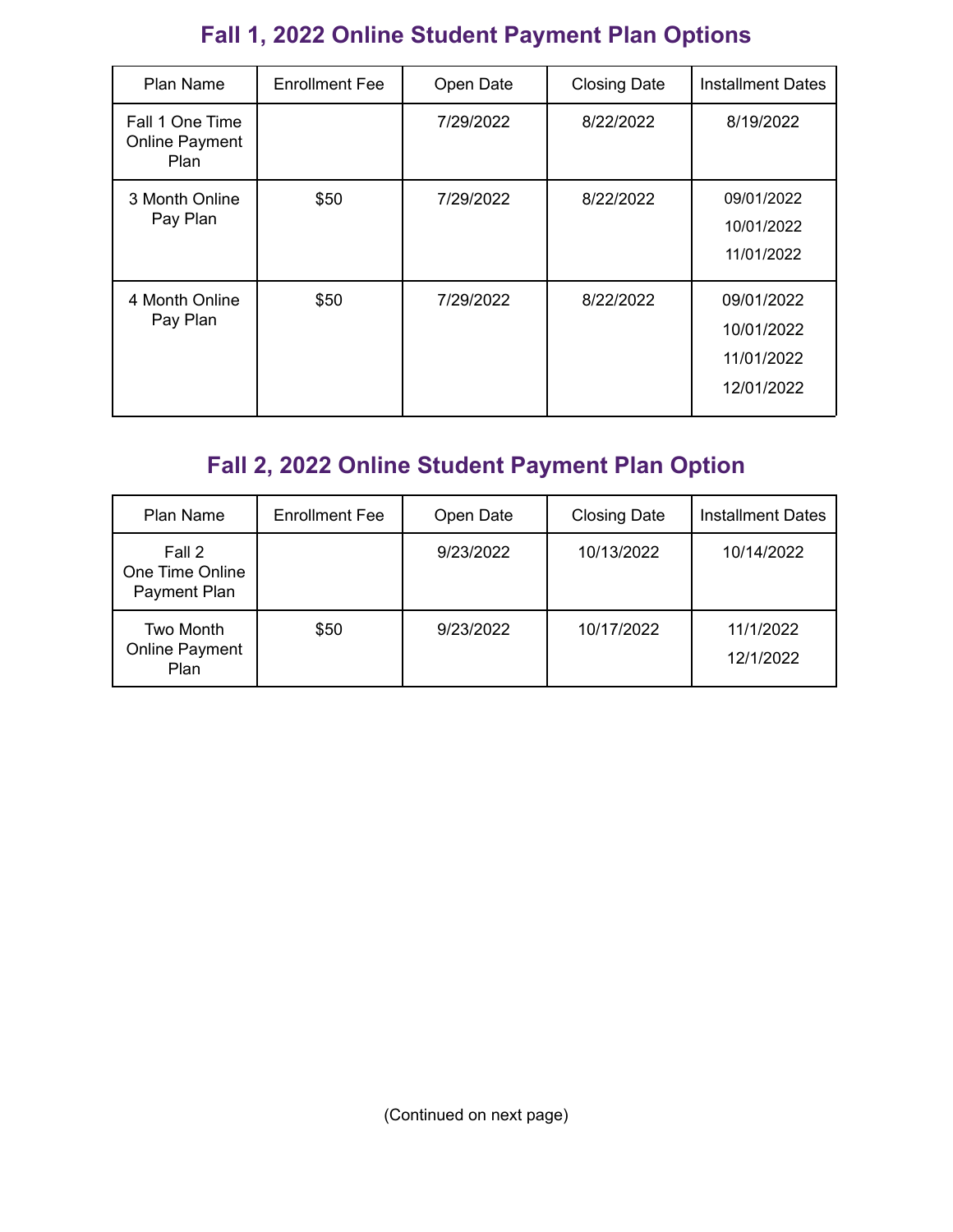# **Spring 1, 2023 Online Student Payment Plan Options**

| <b>Plan Name</b>                            | <b>Enrollment Fee</b> | Open Date  | <b>Closing Date</b> | <b>Installment Dates</b>                             |
|---------------------------------------------|-----------------------|------------|---------------------|------------------------------------------------------|
| Spring 1 One<br>Time Online<br>Payment Plan |                       | 11/18/2022 | 1/5/2023            | 1/7/2023                                             |
| 3 Month Online<br>Pay Plan                  | \$50                  | 11/18/2022 | 12/31/2022          | 01/01/2023<br>02/01/2023<br>03/01/2022               |
| 4 Month Online<br>Pay Plan                  | \$50                  | 11/18/2022 | 12/31/2022          | 01/01/2023<br>02/01/2023<br>03/01/2023<br>04/01/2023 |

# **Spring 2, 2023 Online Student Payment Plan Option**

| Plan Name                                   | <b>Enrollment Fee</b> | Open Date | <b>Closing Date</b> | <b>Installment Dates</b> |
|---------------------------------------------|-----------------------|-----------|---------------------|--------------------------|
| Spring 2<br>One Time Online<br>Payment Plan |                       | 2/17/2023 | 3/2/2023            | 3/3/2023                 |
| Two Month<br>Online Payment<br>Plan         | \$50                  | 2/17/2023 | 3/9/2023            | 03/15/2023<br>04/15/2023 |